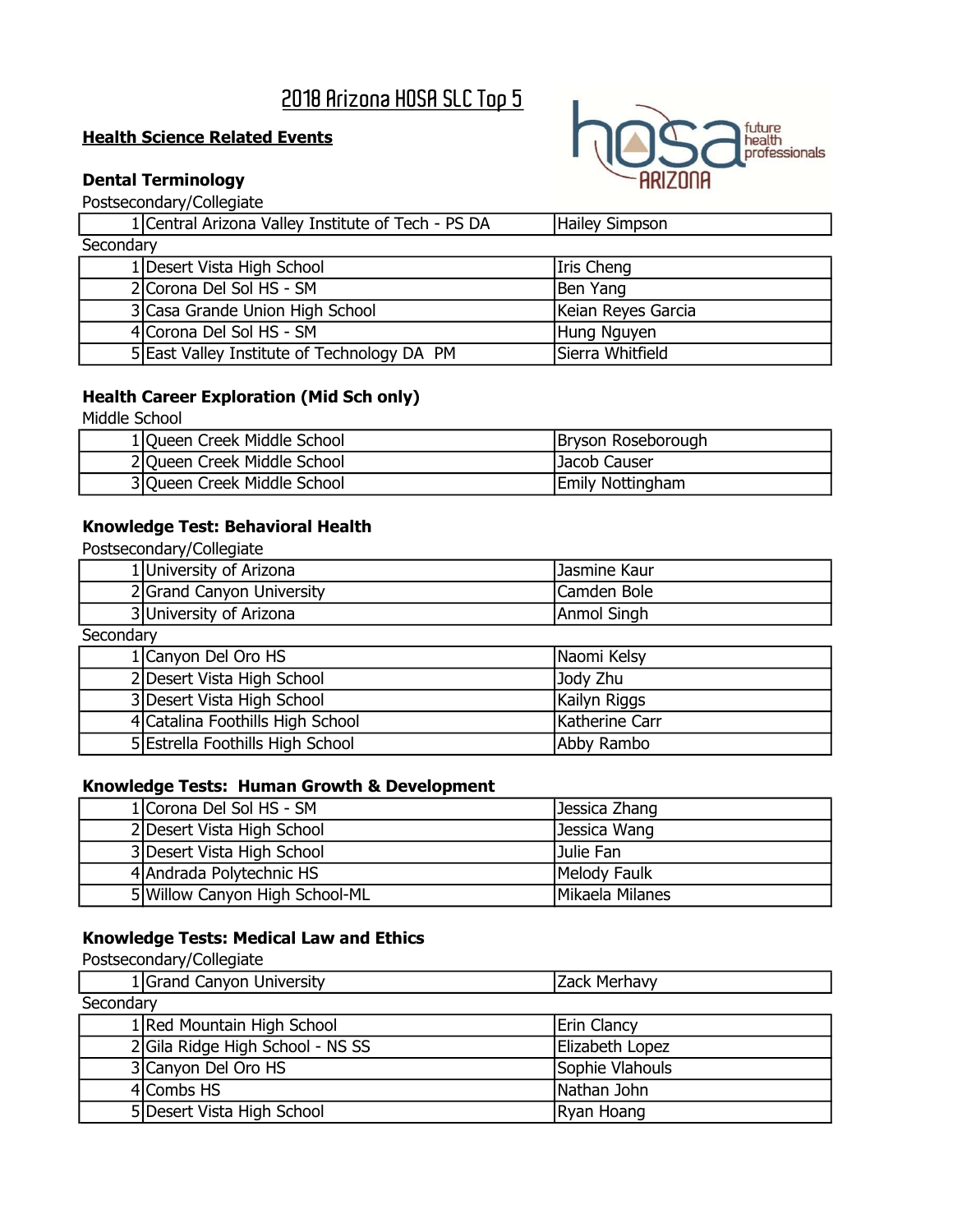### Knowledge Tests: Nutrition

| 1 Desert Vista High School            | Missy Tran       |
|---------------------------------------|------------------|
| 2 Casa Grande Union High School       | Audrey Lim       |
| 3 Paradise Valley High School - CREST | Amulya Bhaskara  |
| 4 Corona Del Sol HS - SM              | <b>ISarah Xi</b> |
| 5 Lake Havasu High School             | Gerrick Gansit   |

# Knowledge Tests: Nutrition - Middle School

Middle School

| 1 Queen Creek Middle School | Mason<br>Alexis     |
|-----------------------------|---------------------|
| 2 Queen Creek Middle School | Blackwell<br>.Lia i |

# Knowledge Tests: Pathophysiology

Secondary

| 1 Corona Del Sol HS - SM              | Vinay Pattalachinti |
|---------------------------------------|---------------------|
| 2 Desert Vista High School            | Michelle Wei        |
| 3 Ironwood High School                | Abel Cherian        |
| 4 Lake Havasu High School             | Faith Mendoza       |
| 5 Paradise Valley High School - CREST | Alexandra Rolfness  |

### Knowledge Tests: Pharmacology

Postsecondary/Collegiate

| 1 University of Arizona       | Macy Alexander   |  |
|-------------------------------|------------------|--|
| Secondary                     |                  |  |
| 1 Paradise Valley High School | Tatum Zapp       |  |
| 2 West-MEC SW PHARM1          | Noah Myers       |  |
| 3 West-MEC SW PHARM2          | Evon Nguyen      |  |
| 4 Corona Del Sol HS - SM      | Angela Ding      |  |
| 5 Corona Del Sol HS - SM      | Christopher Shin |  |

### Knowledge Tests: Transcultural Health Care

| 1 Paradise Valley High School - CREST | Julia Groman         |
|---------------------------------------|----------------------|
| 2 Desert Vista High School            | Megan Chen           |
| 3 West MEC SW - Med Asst 1            | Danaira Vasquez      |
| 4 Paradise Valley High School         | Adam Kahn            |
| 5 Paradise Valley High School - CREST | <b>Brian Mecinas</b> |

### Medical Math

|           | 1 University of Arizona                       | Sohil Gopal            |
|-----------|-----------------------------------------------|------------------------|
|           | 2 East Valley Institute of Technology PS - AM | Sonia Arevalo Davila   |
| Secondary |                                               |                        |
|           | 1 Corona Del Sol HS - SM                      | lEileen Li             |
|           | 2 Desert Vista High School                    | Nathan Zhang           |
|           | 3 West-MEC NE Pharm 1                         | <b>Bailey Williams</b> |
|           | 4 West-MEC NE Pharm 1                         | Nerissa Wan            |
|           | 5 Mountain Ridge High School                  | Tara Liu               |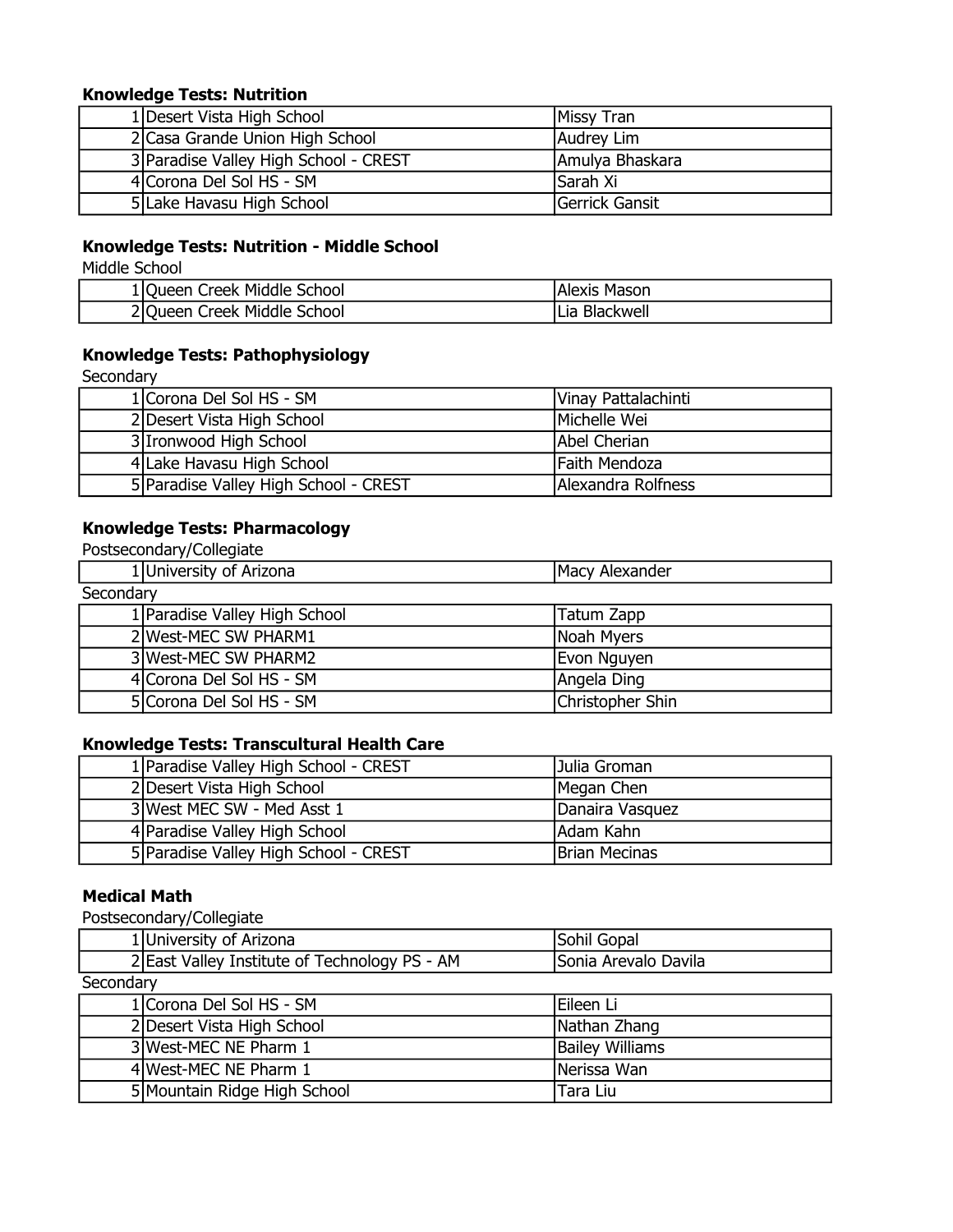### Medical Reading

| 1 Lake Havasu High School    | Alicia Medina   |
|------------------------------|-----------------|
| 2 Perry High School          | Vanessa Rodarte |
| 3 Mountain Ridge High School | Lindsey Foster  |
| 4 Copper Canyon High School  | lIsiah Chavez   |
| 5 Lee William HS-SM          | Rayann Robinson |

# Medical Reading Middle School

Middle School

| 1 Newell Barney Middle School       | Aviana Fincher    |
|-------------------------------------|-------------------|
| Middle School<br>2 Queen<br>Creek N | Alicia<br>Kalafus |

# Medical Spelling

**Secondary** 

| 1 Marana High School - SM 2           | Samantha Kidd         |
|---------------------------------------|-----------------------|
| 2 Raymond S Kellis HS MA              | <b>Emily Mitchell</b> |
| 3 Paradise Valley High School - CREST | Shreya Chandak        |
| 4 Paradise Valley High School - CREST | Pragnya Karlapudi     |
| 5 Pima County JTED-Master Pieces      | Savanna Adams         |

# Medical Terminology

Postsecondary/Collegiate

|           | 1 University of Arizona                            | Gen Fitzgerald          |
|-----------|----------------------------------------------------|-------------------------|
| Secondary |                                                    |                         |
|           | 1 Corona Del Sol HS - SM                           | Maggie Zhou             |
|           | 2 East Valley Institute of Technology - EAST VA AM | Adrienne Traynor        |
|           | 3 Corona Del Sol HS - SM                           | lDavid Wu               |
|           | 4 EVIT - East FHHS                                 | <b>Tessa Mackiewicz</b> |
|           | 5 Willow Canyon High School-ML                     | Meera Gardner           |

## Medical Terminology - Middle School

| 1 Queen Creek Middle School   | Katelynne Newman         |
|-------------------------------|--------------------------|
| 2 Queen Creek Middle School   | <b>JAndrew Blackwell</b> |
| 3 Newell Barney Middle School | ILexiana Fincher         |
| 4 Queen Creek Middle School   | <b>Emily McDowell</b>    |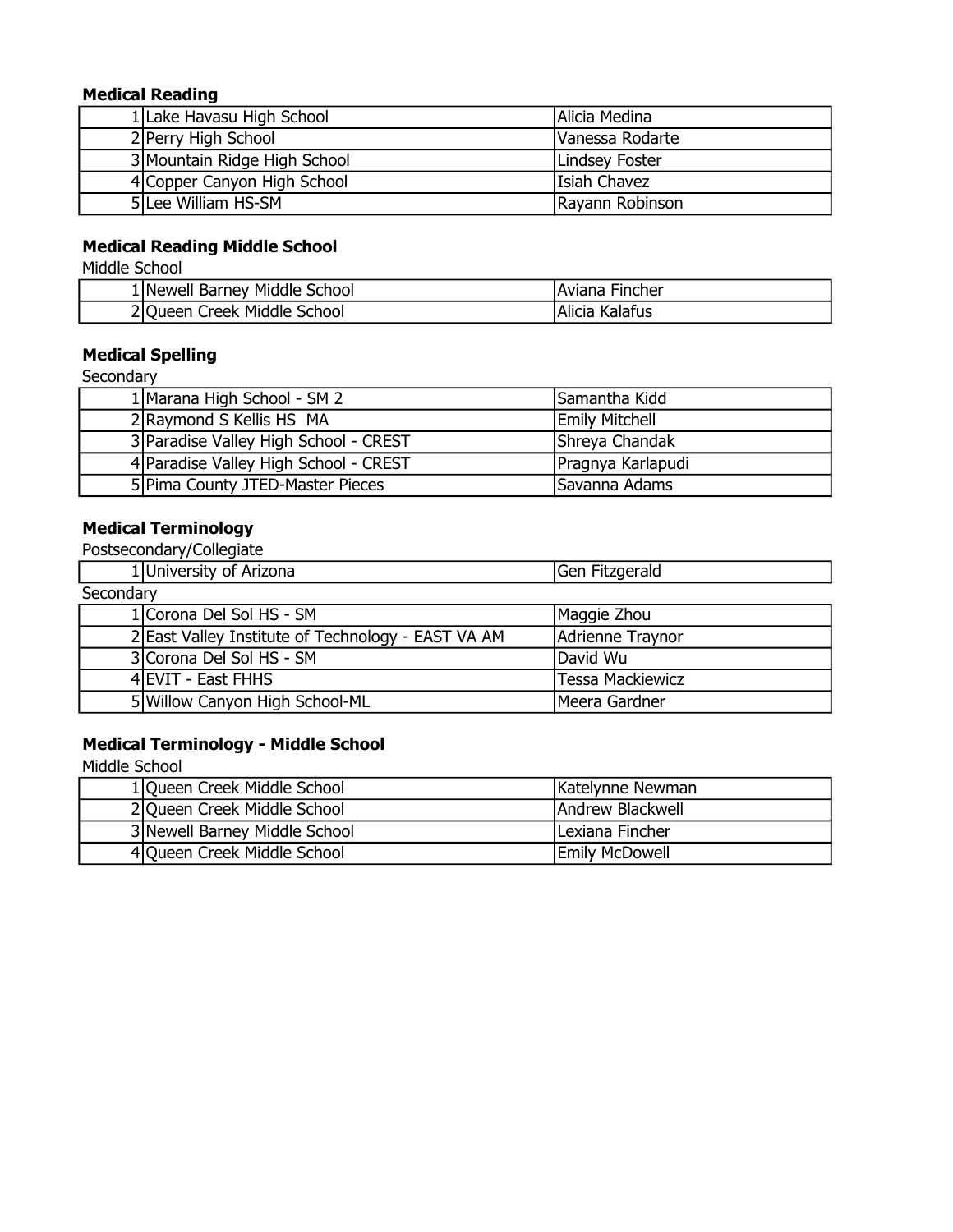### **Health Professions Events**

### Biomedical Laboratory Science

Postsecondary/Collegiate

| 1 Grand Canyon University             | Amanda Seawright  |  |
|---------------------------------------|-------------------|--|
| Secondary                             |                   |  |
| 1 Paradise Valley High School - CREST | Ramya Rameshkumar |  |
| 2 Paradise Valley High School - CREST | Rishika Bysani    |  |
| 3 CAVIAT - Central BIO                | Antonia Green     |  |
| 4 Paradise Valley High School - CREST | Paige Nye         |  |
| 5 Paradise Valley High School - CREST | Preeti Kakade     |  |

# Clinical Nursing

| 1 Glendale Union High School District | Natallie Echave   |
|---------------------------------------|-------------------|
| 2 Paradise Valley HS                  | Jasmine Effendi   |
| 3 Glendale Union Hs District          | samantha milnes   |
| 4 Bradshaw Mountain HS                | Alondra Bugarin   |
| 5 Glendale Union Hs District          | Nicole Williamson |

# Clinical Specialty

| 1 Glendale Union High School District | Lupita Morales      |
|---------------------------------------|---------------------|
| 2 Glendale Union High School District | Tamaree Kaewluean   |
| 3 Millennium High School              | Maddison Williamson |
| 4 Sandra Day O'Connor HS              | Jocelyn Longaza     |
| 5 West-MEC Vet Asst 3                 | Julianna Lind       |

### Dental Science

| 1 Central Arizona Valley Institute of Technology | Gisselle Caballero   |
|--------------------------------------------------|----------------------|
| 2 Lee William HS-SM                              | Paige Lucero         |
| 3 East Valley Institute of Technology DA PM      | Samantha Rasmussen   |
| 4 Lee William HS-SM                              | Lia Lucero           |
| 5 East Valley Institute of Technology DA PM      | Alfonso Martin Reyes |

### Home Health Aide

| DC<br>∵ ۱اتان<br>-                    | Mikaela<br>Corv |  |
|---------------------------------------|-----------------|--|
| 2 University of Arizona               | eran<br>Joyce   |  |
| $\overline{\phantom{a}}$<br>Secondary |                 |  |

| <b>JELUHUGI Y</b> |                                                  |                   |
|-------------------|--------------------------------------------------|-------------------|
|                   | 1 Buena HS                                       | Dominic Mans      |
|                   | 2 Glendale Union Hs District                     | Katielynn Hall    |
|                   | 3 Central Arizona Valley Institute of Technology | INadia Chavez     |
|                   | 4 Paradise Valley HS - StarTECH                  | Samantha McDonald |
|                   | 5 Paradise Valley High School                    | Sarah Leung       |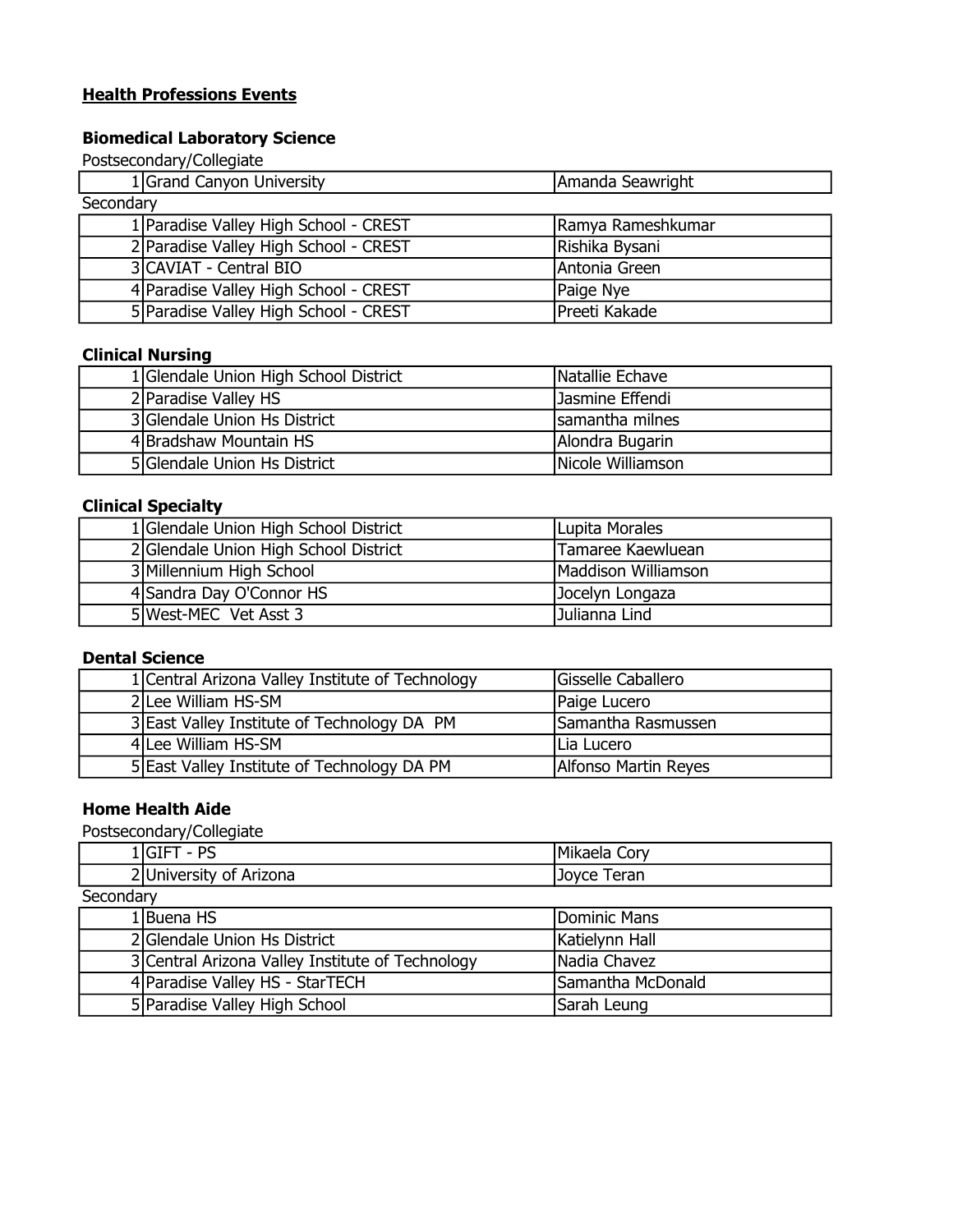## Medical Assisting

Postsecondary/Collegiate

|           | 1 East Valley Institute of Technology PS - AM      | Rhiannon Kereluk        |
|-----------|----------------------------------------------------|-------------------------|
|           | 2 Central Arizona Valley Institute of Tech - PS DA | <b>Israel Aispuro</b>   |
|           | 3 East Valley Institute of Technology PS - AM      | Laura Corona Torres     |
|           | 4 Central Arizona Valley Institute of Tech - PS DA | Fatima Espinosa Vasquez |
| Secondary |                                                    |                         |
|           | 1 West-MEC NE MA 2                                 | Nicole Benjamin         |
|           | 2 Raymond S Kellis HS                              | Bonita Kuy              |
|           | 3 West-MEC NE MA 2                                 | Brianna McMilllion      |
|           | 4 East Valley Institute of Technology - East       | Rashmi Sethi            |
|           | 5 West-MEC SW MA1                                  | Rachel Toles            |

### Nursing Assisting

Postsecondary/Collegiate

|           | $1 GIFT - PS$                    | Sadie Barron            |
|-----------|----------------------------------|-------------------------|
| Secondary |                                  |                         |
|           | 1 Paradise Valley HS             | Cailee Kersh            |
|           | 2 Deer Valley HS                 | Jenna Friedberg         |
|           | 3 Metro Tech HS                  | Gisselle Beltran Valdez |
|           | 4 Kofa HS                        | Alyssa Martinez         |
|           | 5 Pima County JTED-Master Pieces | Mariah Hendrickson      |

### Personal Care

| 1 Glendale Union High School District | Rossina Marquez  |
|---------------------------------------|------------------|
| 2 Queen Creek HS - SM                 | lJaeden Masse    |
| 3 Pinon High School                   | Ashley Vanwinkle |

### Pharmacy Science

Postsecondary/Collegiate

|           | 1 Grand Canyon University             | <b>Ismael Cervantes</b> |  |
|-----------|---------------------------------------|-------------------------|--|
| Secondary |                                       |                         |  |
|           | 1 West-MEC NE Pharm 1                 | Jade Blanco Holman      |  |
|           | 2 Paradise Valley High School - CREST | Isabella Wylie          |  |
|           | 3 West-MEC NE Pharm 2                 | Rand Paul               |  |
|           | 4 West-MEC NE Pharm 1                 | Liam Berkland           |  |
|           | 5 Paradise Valley High School - CREST | Alexandria Ellershaw    |  |

# Physical Therapy

| 1 East Valley Institute of Technology PT AM | Katarina Clardy      |
|---------------------------------------------|----------------------|
| 2 Queen Creek HS - SM                       | Brandon Sloboda      |
| 3 East Valley Institute of Technology PT PM | Alexandra Kindred    |
| 4 Westview High School                      | Johnathan Barron     |
| 5 West - MEC NW PTT 1                       | <b>Grant Berkley</b> |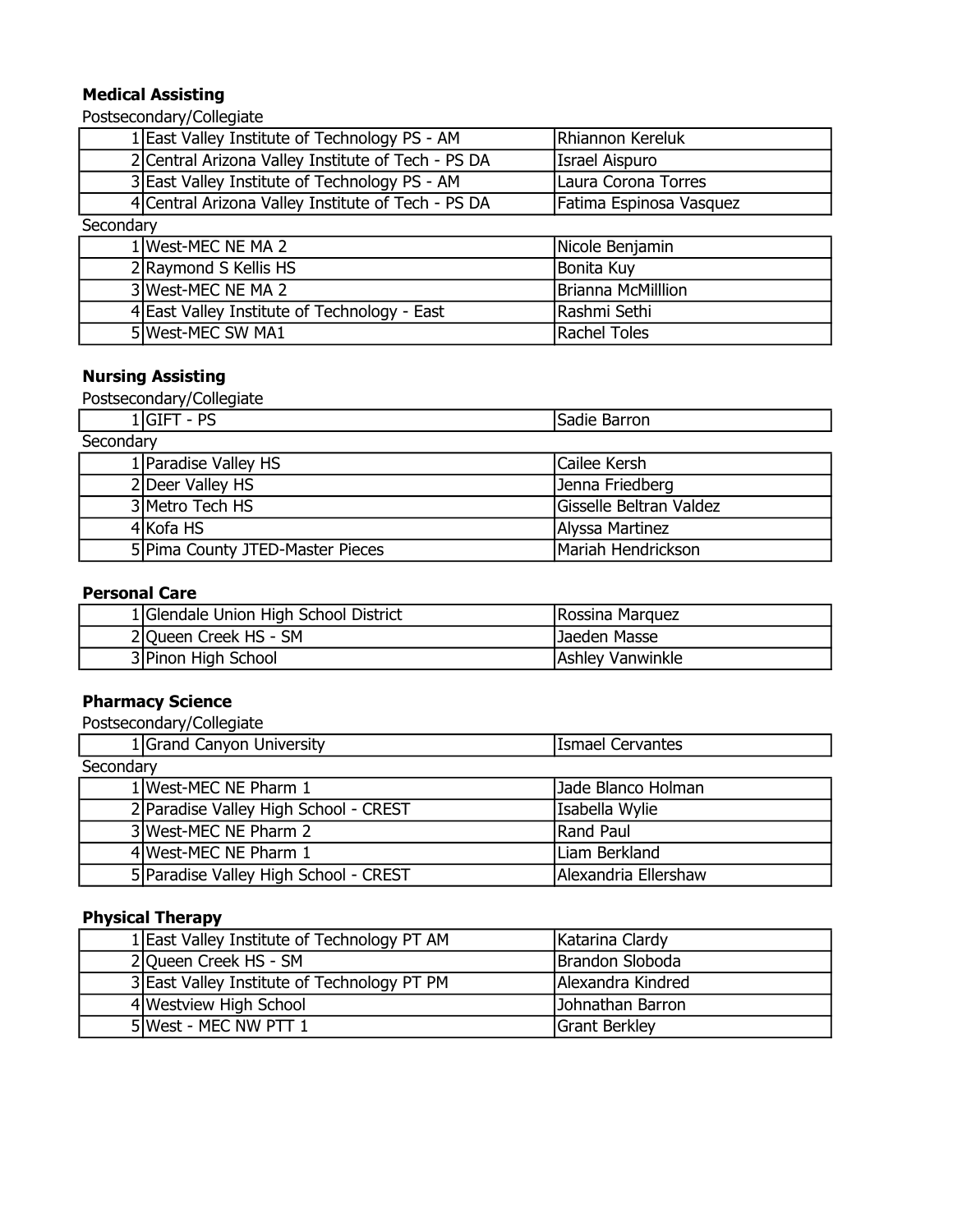# Sports Medicine

Postsecondary/Collegiate

|           | $1 GIFT - PS$            | Leisel Griffin          |  |
|-----------|--------------------------|-------------------------|--|
|           | $2 GIFT - PS$            | Desirea Juarez          |  |
|           | $3 GIFT - PS$            | Destiny Robledo         |  |
|           | $4 GIFT - PS$            | <b>Talissah Paredez</b> |  |
| Secondary |                          |                         |  |
|           | 1 Campo Verde HS - SM    | Kayla McCabe            |  |
|           | 2 Lee William HS-SM      | Hallie Powell           |  |
|           | 3 Campo Verde HS - SM    | Connor Shroyer          |  |
|           | 4 Andrada Polytechnic HS | Vania Taylor            |  |
|           | 5 Andrada Polytechnic HS | Maryssa Fairbanks       |  |

# Veterinary Science

|           | 1 East Valley Institute of Technology - EAST - PS | Alexa Dynes     |
|-----------|---------------------------------------------------|-----------------|
|           | 2 East Valley Institute of Technology - EAST - PS | Alexana Perea   |
| Secondary |                                                   |                 |
|           | 1 West Mec - Nec Veterinary Assisting             | Haley Daricek   |
|           | 2 Andrada Polytechnic HS                          | Mallory Olson   |
|           | 3 Andrada Polytechnic HS                          | Hannah Easley   |
|           | 4 Central Arizona Valley Institute of Technology  | Fernanda Garcia |
|           | 5 East Valley Institute of Technology - East      | Jocilyn Gagon   |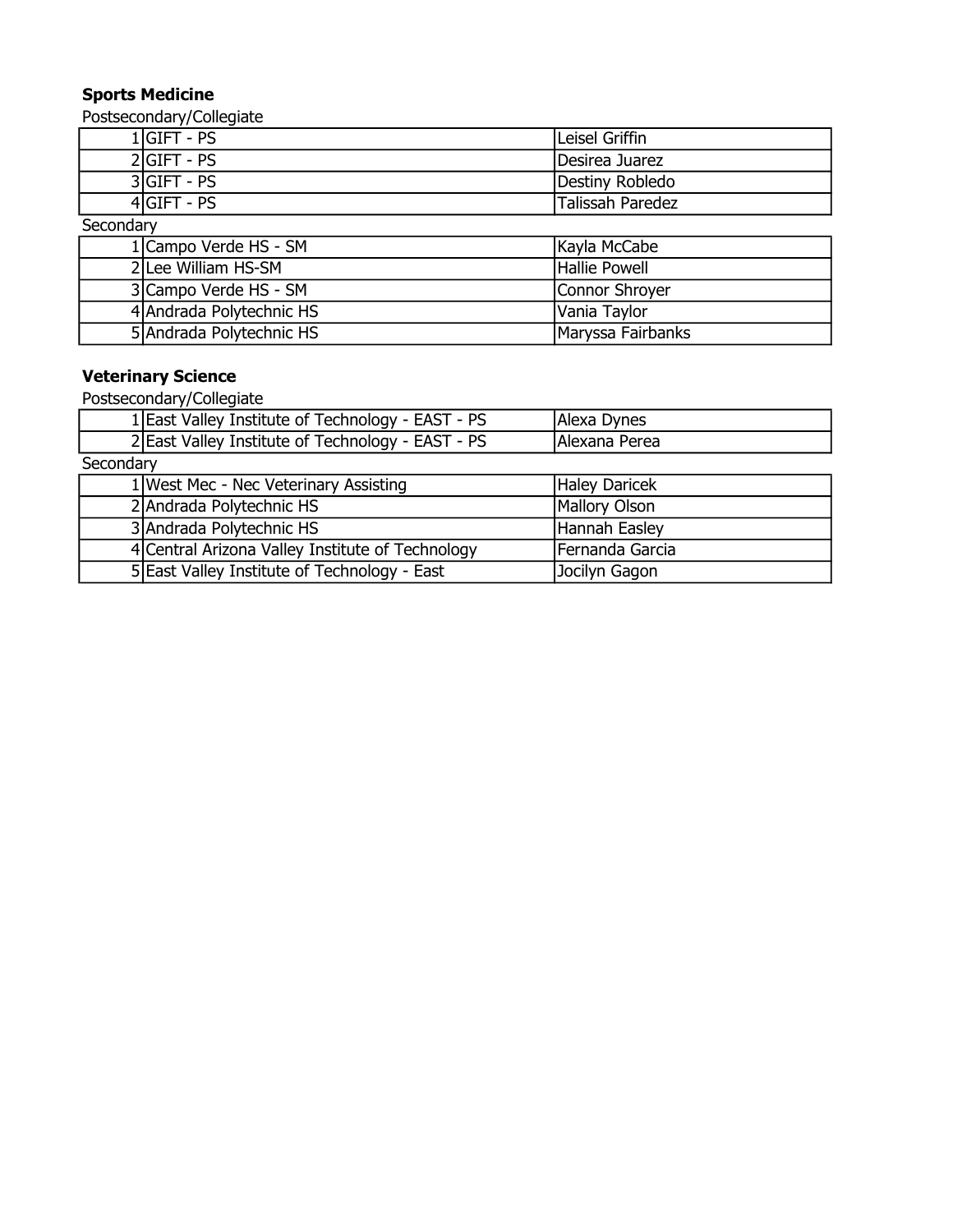# **Emergency Preparedness Events**

### CERT Skills

| 1 Paradise Valley HS          | Yousi Olguin, Amanda Ginsberg    |
|-------------------------------|----------------------------------|
| 2 Paradise Valley High School | Mallory Currey, Elise Kirane     |
| 3 Paradise Valley High School | Keona Sanders, Kiana Khalighi    |
| 4 Ironwood High School        | Dylan Turner, Alex Oates         |
| 5 San Luis High School        | Lesley Gonzalez, Kassandra Silva |

# CPR/First Aid

| 1 GIFT                         | Moriah Guy, Courtney Davis        |
|--------------------------------|-----------------------------------|
| 2 Saguaro High School          | Hayden Campasano, Jacob Miller    |
| 3 Pima County JTED-Camino Seco | Taylor Steger, Mikayla Nesbitt    |
| 4 Lee William HS-SM            | Jocelyn Graffius, Ashley Sahawneh |
| 5 Basha HS                     | Jayden Orr, Bridget McElroy       |

# Emergency Medical Technician

| 1 Sunnyside High School                      | Miriam Quezada, Alex Quezada    |
|----------------------------------------------|---------------------------------|
| 2 East Valley Institute of Technology EMT PM | William McKay, Kody Swencki     |
| 3 Sunnyside High School                      | Nataly Lopez, Destiny Chavarria |
| 4 East Valley Institute of Technology EMT PM | Lauren Murphy, Zachary Wright   |
| 5 East Valley Institute of Technology EMT AM | Aram Guijarro, Carlos Aguilera  |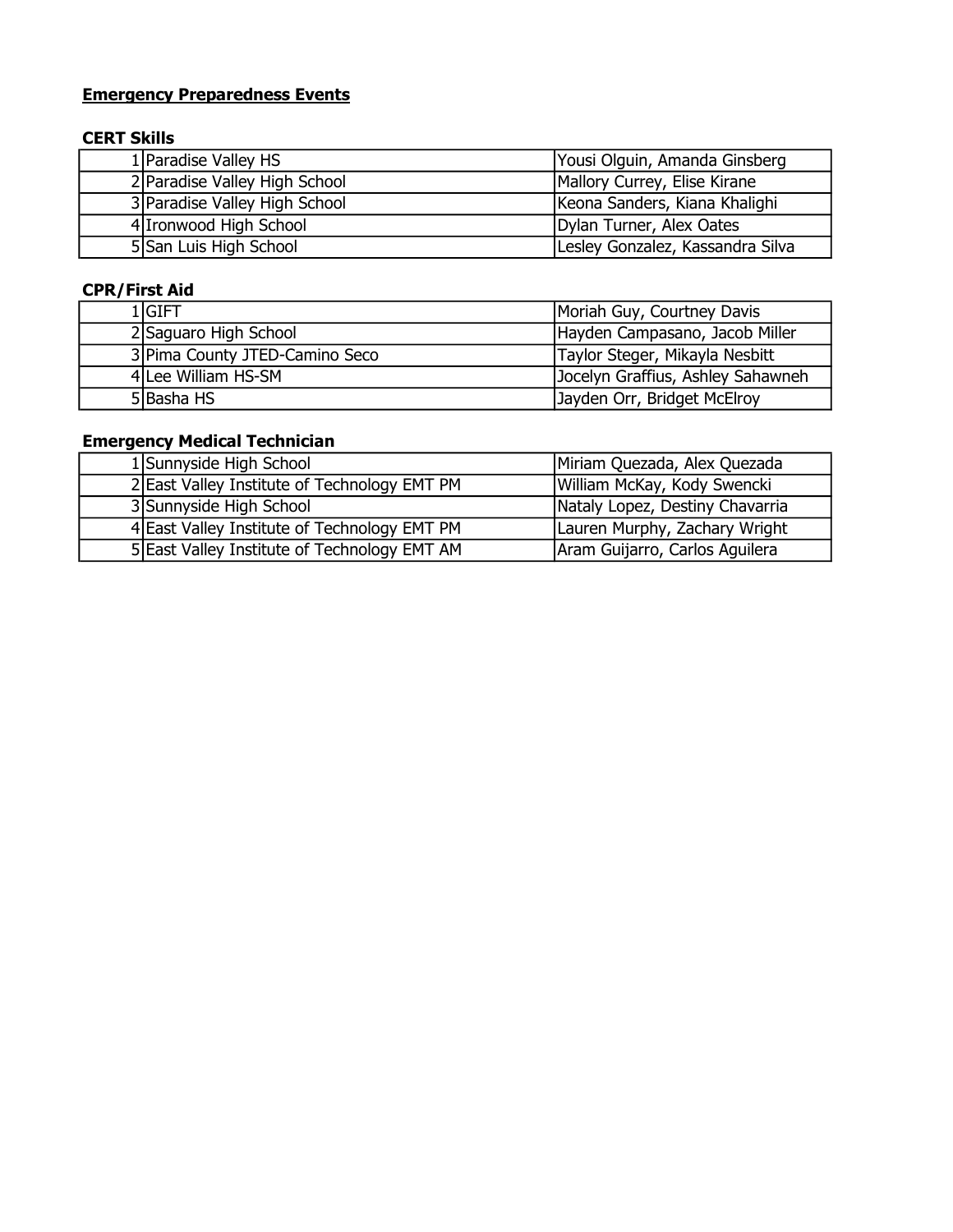### Epidemiology

Postsecondary/Collegiate

|           | 1 University of Arizona      | Callie Wong              |
|-----------|------------------------------|--------------------------|
| Secondary |                              |                          |
|           | 1 Marcos de Niza High School | Grace Leito              |
|           | 2 Desert Vista High School   | Amy Fan                  |
|           | 3 Red Mountain High School   | Stephanie Avalos-Padilla |
|           | 4 Bradshaw Mountain HS       | Leigha Campbell          |
|           | 5 Desert Vista High School   | Allison Steedman         |

# Life Support Skills

| 1 Dysart High School   | Leah Gill            |
|------------------------|----------------------|
| 2 West - MEC NW MA 2   | <b>Sarah Greeson</b> |
| 3 Valley Vista HS - SM | Garrett Confer       |

# Public Health

|           |                                  | Samantha Veal, Violet Uiteras, Julie |
|-----------|----------------------------------|--------------------------------------|
|           | 1 Queen Creek Middle School      | McDowell                             |
|           | 2 Newell Barney Middle School    | Stacy Maldonado, Rose Londrie        |
| Secondary |                                  |                                      |
|           |                                  | Mariana Gonzalez, Jesus Lujan, Janet |
|           |                                  | Rubacalva, Fernanda Giron, Mayada    |
|           | 1 Douglas High School            | <b>Barrera</b>                       |
|           |                                  | Marcus Torres Thomas, Cianna         |
|           |                                  | Martinez, Janine Parra, Juan Cruz,   |
|           | 2 Douglas High School            | Christina Cruz, Cesar Zazueta        |
|           |                                  | Julia Starr, Cody Fowler, Weston     |
|           |                                  | Buckhannon, Sierra Carter, Thomas    |
|           | 3 Sunrise Mountain HS NS         | Greer                                |
|           |                                  | Adriana Ortiz, Ashley Masson, Blance |
|           |                                  | Aguirre, Mackenzie Hazlett, Samantha |
|           | 4 Gila Ridge High School - NS SS | Martinez                             |
|           |                                  |                                      |
|           | 5 West-MEC NE Med Asst 3         | Mackenzie McConkey, Calista Koenig   |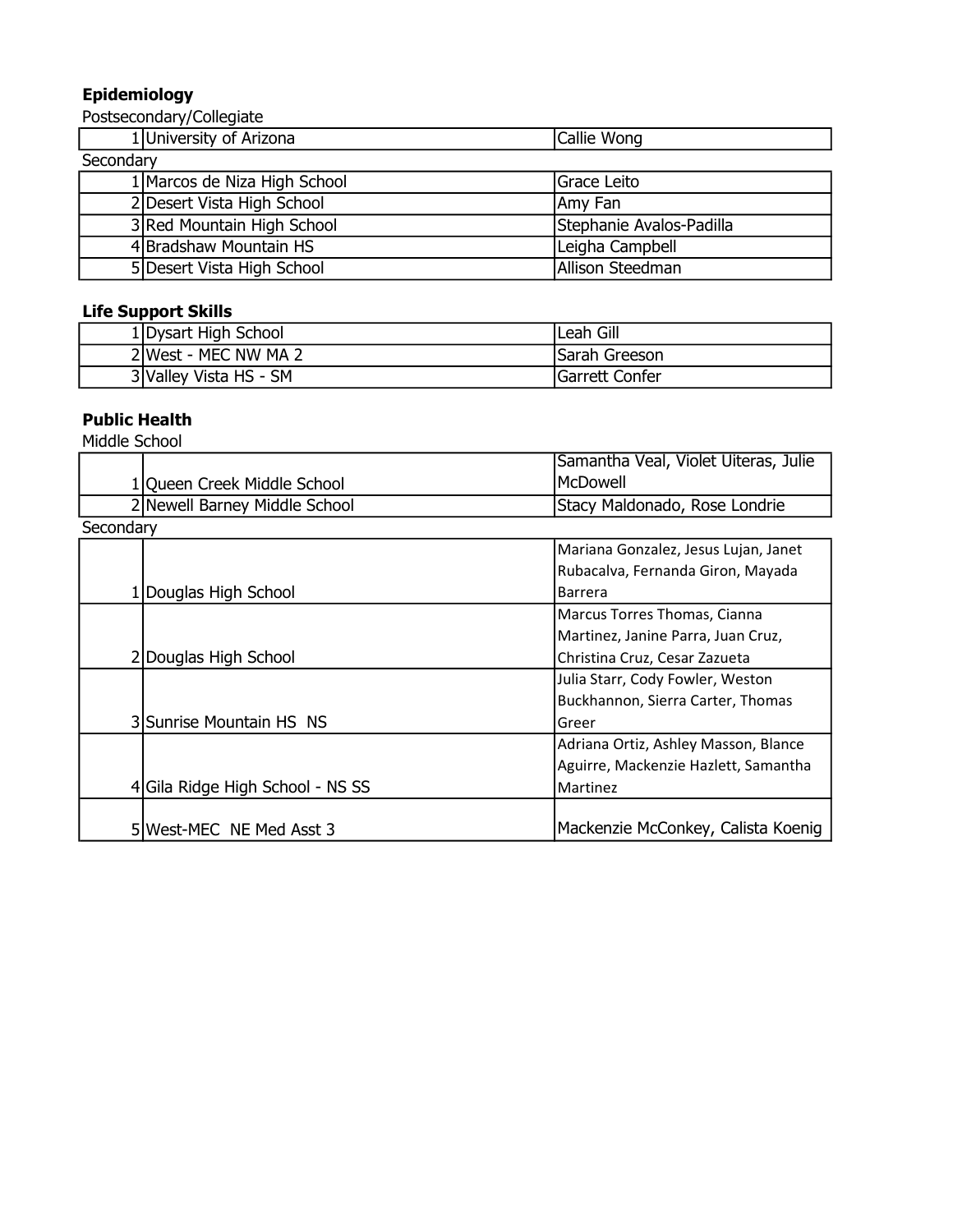### Leadership Events

### Extemporaneous Health Poster

Postsecondary/Collegiate

| $1 GIFT - PS$                         | Angelina Garcia |  |
|---------------------------------------|-----------------|--|
| Secondary                             |                 |  |
| 1 Paradise Valley High School - CREST | Josie Dahir     |  |
| 2 Kingman High School North           | Courtney Mossor |  |
| 3 West-MEC NE MA 2                    | Meghan Kelley   |  |
| 4 Douglas High School                 | Lauren Paun     |  |
| 5 Casteel High School                 | Ayden Peterson  |  |

### Extemporaneous Health Poster - Middle School

Middle School

| 1 Glendale Landmark Middle School | lAisha Villareal |
|-----------------------------------|------------------|
| 2 Glendale Landmark Middle School | Marrisa Burgess  |

### Extemporaneous Writing

**Secondary** 

| 1 Perry High School                   | <b>Emily Myers</b> |
|---------------------------------------|--------------------|
| 2 Buckeye Union HS                    | Rebecca Kirk       |
| 3 Estrella Foothills High School      | Alyssa Layne       |
| 4 Ganado HS                           | Marisa Begay       |
| 5 Paradise Valley High School - CREST | Mariah Johnson     |

# Health Career Photography

Postsecondary/Collegiate

| 1 Grand Canyon University   | Reba Adams      |  |
|-----------------------------|-----------------|--|
| Secondary                   |                 |  |
| 1 West-Mec -Vet Asst 2      | Hannah Anderson |  |
| 2 Buena HS                  | Haley Bartelds  |  |
| 3 Combs HS                  | Ray Sariah      |  |
| 4 Douglas High School       | Paulian Duran   |  |
| 5 Marana High School - SM 2 | Faith Curran    |  |

### Healthy Lifestyle

| 1 Buena High School       | Evan Boone          |
|---------------------------|---------------------|
| 2 Kofa HS                 | Miriam Heras        |
| 3 Ironwood High School    | <b>Shakib Ahmed</b> |
| 4 Ironwood High School    | Lauren Malovic      |
| 5 Window Rock High School | Rayel Holyan        |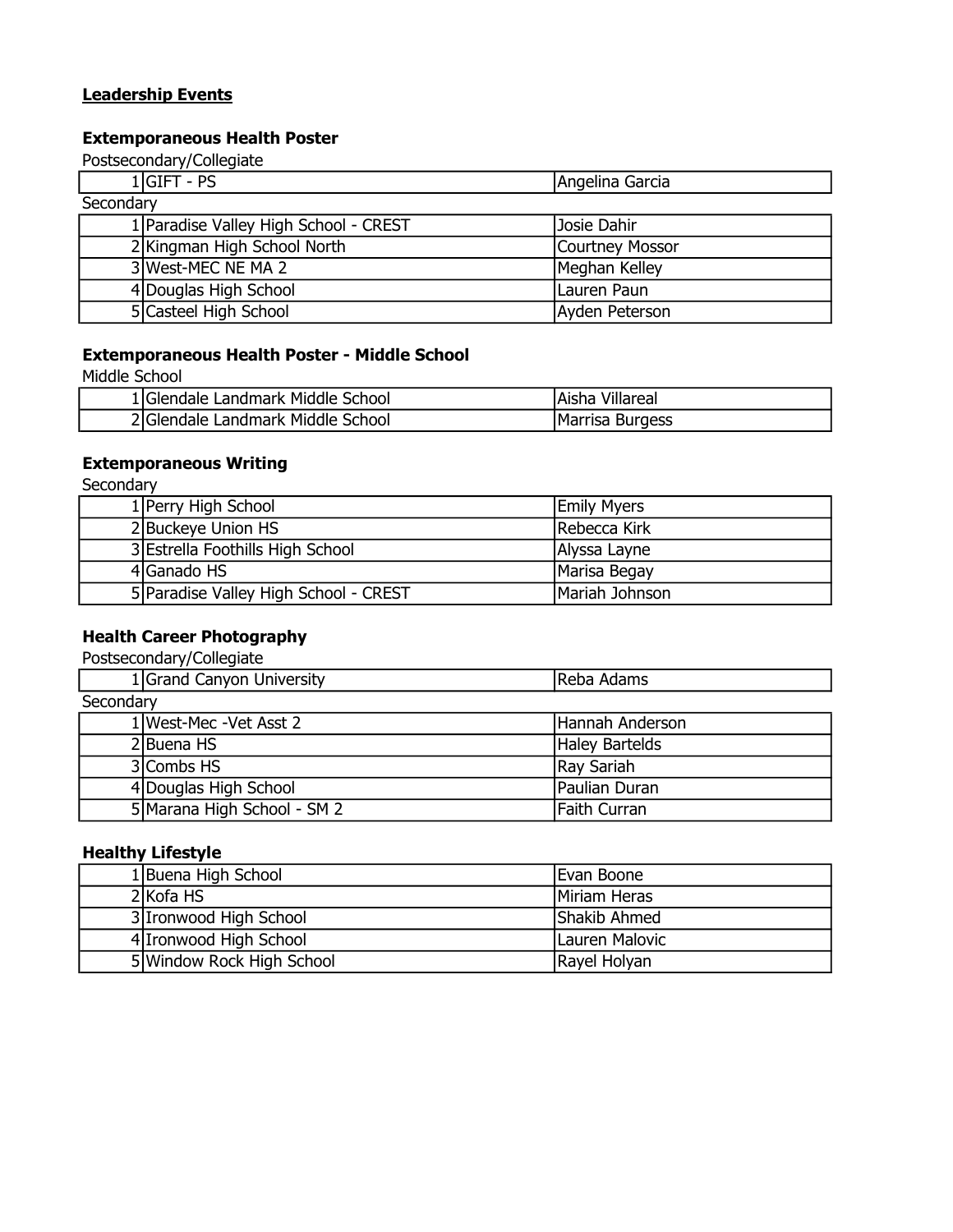# Job Seeking Skills

| 1 Paradise Valley High School - CREST            | Kyle Kline           |
|--------------------------------------------------|----------------------|
| 2 West Mec - Vet Asst                            | Jeremy Marroquin     |
| 3 Central Arizona Valley Institute of Technology | <b>Trevor Kramer</b> |
| 4lWest Mec - Vet Asst                            | Elina Landeros       |
| 5 West-Mec - Vet Asst 2                          | Meghan Schmelz       |

# Prepared Speaking

Middle School

|           | 1 Queen Creek Middle School  | Reagan O'Rourke     |  |
|-----------|------------------------------|---------------------|--|
|           | Postsecondary/Collegiate     |                     |  |
|           | 1 Grand Canyon University    | Kerry Gill          |  |
| Secondary |                              |                     |  |
|           | 1 San Luis High School - SM  | Dunncan Ginez       |  |
|           | 2 Sahuarita High School      | <b>Emily Castro</b> |  |
|           | 3 Combs HS                   | Anna Marie DeHaven  |  |
|           | 4 Centennial High School     | Javin Patel         |  |
|           | 5 Glendale Union Hs District | Yvette Umugwaneza   |  |

# Researched Persuasive Writing and Speaking

| 1 Central Arizona Valley Institute of Technology | Carolina Peterson |
|--------------------------------------------------|-------------------|
| 2 Paradise Valley High School - CREST            | Aashika Desai     |
| 3 Paradise Valley High School - CREST            | <b>Zoe Lesher</b> |
| 4 McClintock High School                         | Matt Flores       |
| 5   Paradise Valley HS - StarTECH                | Arianna Pezzano   |

# Speaking Skills

| + MEC SW - Med Asst 1                 | IAngela           |
|---------------------------------------|-------------------|
| <b>IWest</b>                          | <i>I</i> erriguez |
| 2 Glendale Union High School District | Ibrianna falco    |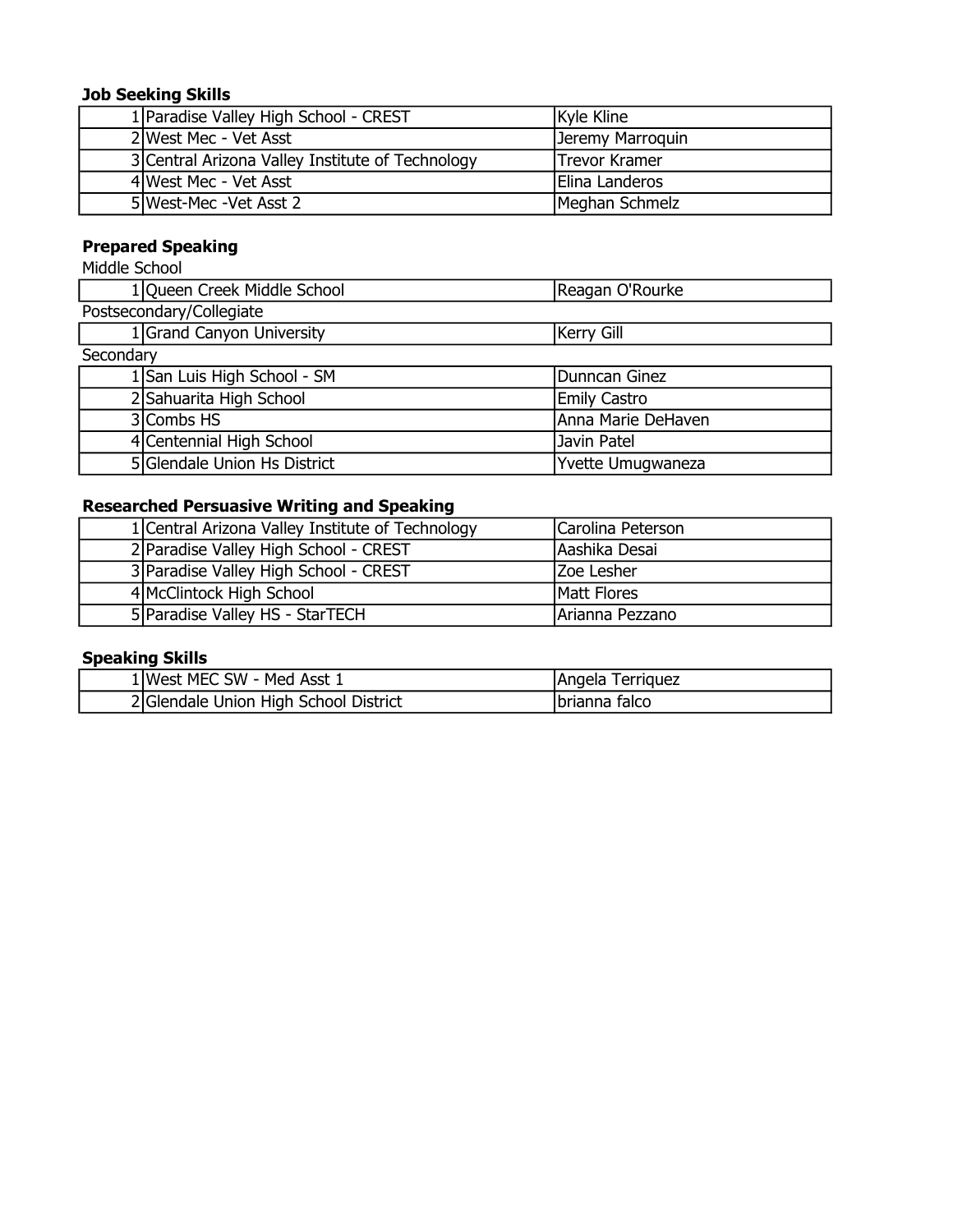# Teamwork Events

### Biomedical Debate

| 1 Estrella Foothills High School      | Ryan Carr              |
|---------------------------------------|------------------------|
| <b>Estrella Foothills High School</b> | Seth Erdman            |
| <b>Estrella Foothills High School</b> | Seth Filo              |
| <b>Estrella Foothills High School</b> | Corbin Wright          |
| 2 Agua Fria High School               | Sophia Dunhe           |
| 2 Agua Fria High School               | Daisy Medrano          |
| 2 Agua Fria High School               | Karina Montes          |
| 2 Agua Fria High School               | Vivian Vallarta        |
| 3 Mohave High School                  | Dylan Boyd             |
| 3 Mohave High School                  | Nicholas Cardone       |
| 3 Mohave High School                  | John Diaz              |
| 4 Douglas High School                 | Victor Anaya           |
| 4 Douglas High School                 | Chantal Figueroa       |
| 4 Douglas High School                 | <b>Gabriel Maxemin</b> |
| 4 Douglas High School                 | Suarez Miely           |
| 5 Douglas High School                 | Liana Carbarga         |
| 5 Douglas High School                 | Casandra Gomez         |
| 5 Douglas High School                 | Carolina Noriega       |

# Community Awareness

|           | Grand Canyon University | <b>Cheney Huls</b>       |
|-----------|-------------------------|--------------------------|
|           | Grand Canyon University | Keilee Cora-Enriquez     |
| Secondary |                         |                          |
|           | 1 Dysart High School    | Marcos Alcantar          |
|           | 1 Dysart High School    | Elizabeth Topete Rosales |
|           | 1 Dysart High School    | Ana Arredondo Matehuala  |
|           | 1 Dysart High School    | Callista Garcia          |
|           | 2 West-MEC SW MA1       | Haylie Marquez           |
|           | 2 West-MEC SW MA2       | Lizbeth Ruiz             |
|           | 3 Douglas High School   | <b>Hector Ortiz</b>      |
|           | 3 Douglas High School   | <b>Yasmin Torres</b>     |
|           | 3 Douglas High School   | Caroline Karlinsey       |
|           | 4 Cochise JTED - Benson | <b>Chloe Reynolds</b>    |
|           | 4 Cochise JTED - Benson | Renee Sarappo            |
|           | 4 Cochise JTED - Benson | Mikayla Wales            |
|           | 5 Verrado HS            | Elena Mosquera           |
|           | 5 Verrado HS            | Tom Kauffman             |
|           | 5 Verrado HS            | Alexxis Quilliam         |
|           | 5 Verrado HS            | Kaia Chaffino            |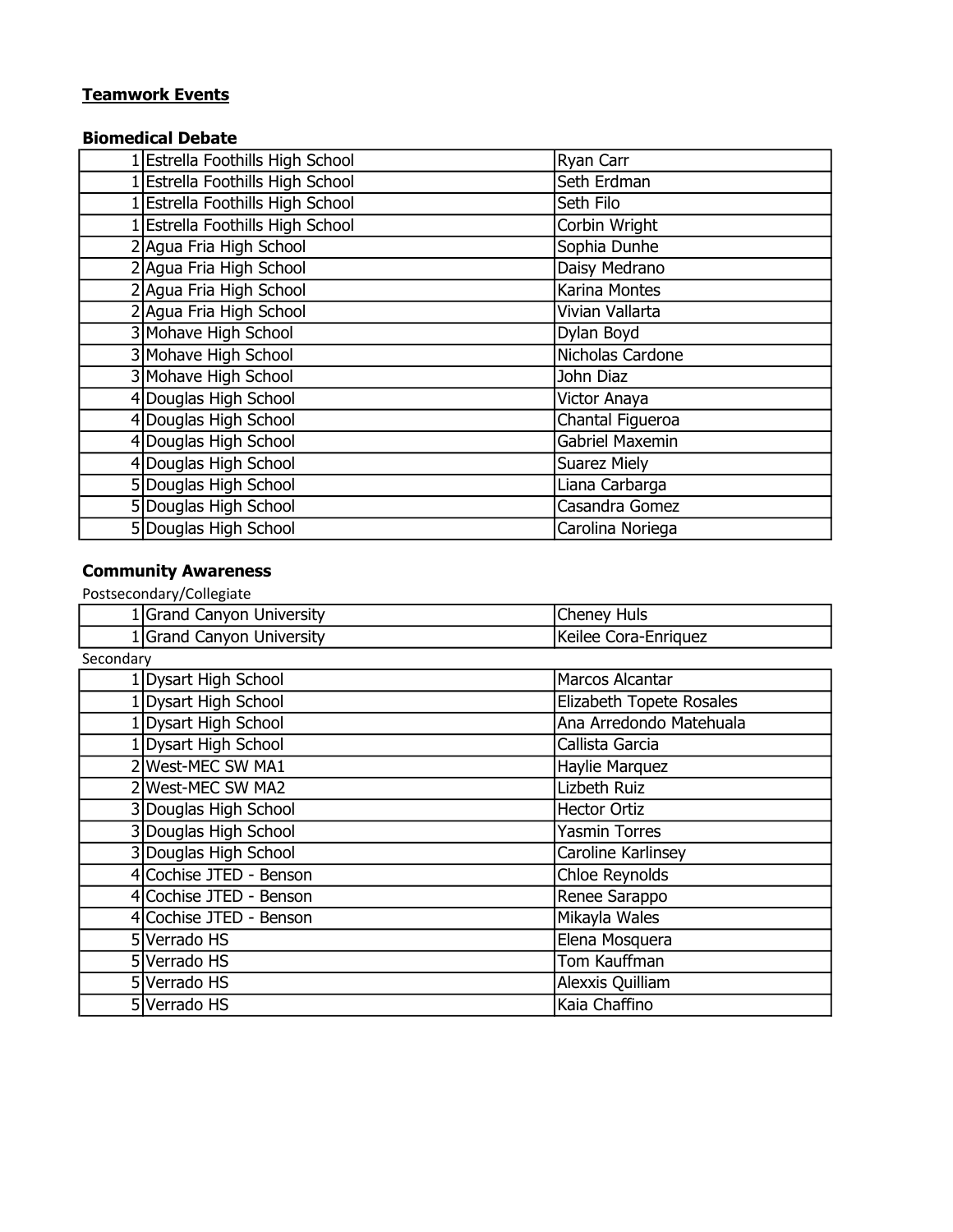# Creative Problem Solving

| Desert Vista High School              | Elias Youssfi          |
|---------------------------------------|------------------------|
| 1 Desert Vista High School            | Vinayak Parthasarathy  |
| 1 Desert Vista High School            | Kaden Brown            |
| 1 Desert Vista High School            | Yasser Dbeis           |
| 2 Paradise Valley High School - CREST | Benjamin Levy          |
| 2 Paradise Valley High School - CREST | Charles Lenstrohm      |
| 2 Paradise Valley High School - CREST | <b>Matthew Morales</b> |
| 2 Paradise Valley High School - CREST | Mac McGraw             |
| 3 Mountain View HS - BIO              | Cassandra Nessinger    |
| 3 Mountain View HS - BIO              | Sophia Marcinowski     |
| 3 Mountain View HS - BIO              | Corinn Olson           |
| 4 Desert Vista High School            | Anya Chauhry           |
| 4 Desert Vista High School            | Jess Condon            |
| 4 Desert Vista High School            | Alexandra Rodriguez    |
| 4 Desert Vista High School            | Sonia Dias             |
| 5 Marana High School - SM 2           | Samantha Deakins       |
| 5 Marana High School - SM 2           | <b>Emily Bednorz</b>   |
| 5 Marana High School - SM 2           | <b>Ainsley Swanson</b> |
| 5 Marana High School - SM 2           | Haven Norman           |

### Forensic Medicine

| 1 Desert Vista High School            | Max Jiam                     |
|---------------------------------------|------------------------------|
| 1 Desert Vista High School            | Natalie Kho                  |
| 2 McClintock High School              | Ikumi Ellis                  |
| 2 McClintock High School              | Elizabeth Cheng              |
| 3 Desert Vista High School            | Sonia Velu                   |
| 3 Desert Vista High School            | Olivia DiGioia               |
| 4 Basha High School                   | Madison Young                |
| 4 Basha High School                   | <b>Ben Mesnik</b>            |
| 5 Glendale Union High School District | Gabrielle Fernandez          |
| 5 Glendale Union High School District | <b>Edward Flores Morales</b> |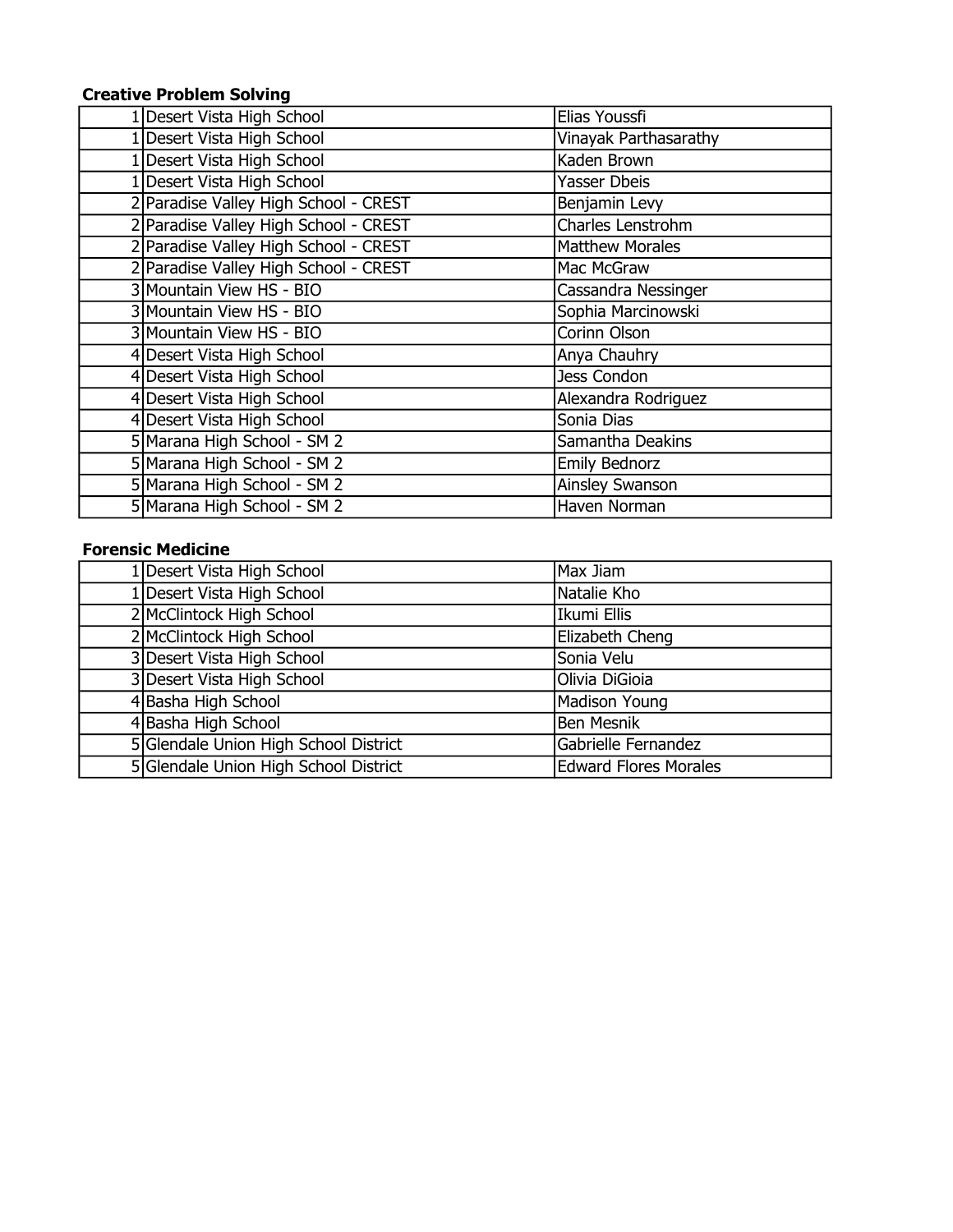# Health Career Display

|           | 1 Glendale Landmark Middle School                | Dayanara Castro        |
|-----------|--------------------------------------------------|------------------------|
|           | 1 Glendale Landmark Middle School                | Dayanara Duarte        |
|           | 2 Glendale Landmark Middle School                | Kamora Modica          |
|           | Glendale Landmark Middle School                  | Jaylen Herrera Benito  |
|           | 3 Glendale Landmark Middle School                | Juliana Rodriguez      |
|           | 3 Glendale Landmark Middle School                | Dannasy Garcia         |
|           | 4 Glendale Landmark Middle School                | <b>Isabel Chavez</b>   |
|           | 4 Glendale Landmark Middle School                | Aaliyah Perea          |
|           | 5 Glendale Landmark Middle School                | Isaac DeLatorre        |
|           | 5 Glendale Landmark Middle School                | Stacy Luna             |
| Secondary |                                                  |                        |
|           | 1 West Mec - Nec Veterinary Assisting            | Hanna McCauley         |
|           | 1 West Mec - Nec Veterinary Assisting            | Chelsea Tulenko        |
|           | 2 West-MEC NE Med Asst 4                         | Jennifer Pop           |
|           | 2 West-MEC NE Med Asst 4                         | Claudia Adame          |
|           | 3 Queen Creek HS - SM                            | Olivia Echevarria      |
|           | 3 Queen Creek HS - SM                            | Camille Hatrman        |
|           | 4 West-MEC NE- MA 1                              | Melissa Cordova-Flores |
|           | 4 West-MEC NE-MA 1                               | Naomi Petrisor         |
|           | 5 Central Arizona Valley Institute of Technology | Raymond Bailey         |
|           | 5 Central Arizona Valley Institute of Technology | Jennifer Ochoa         |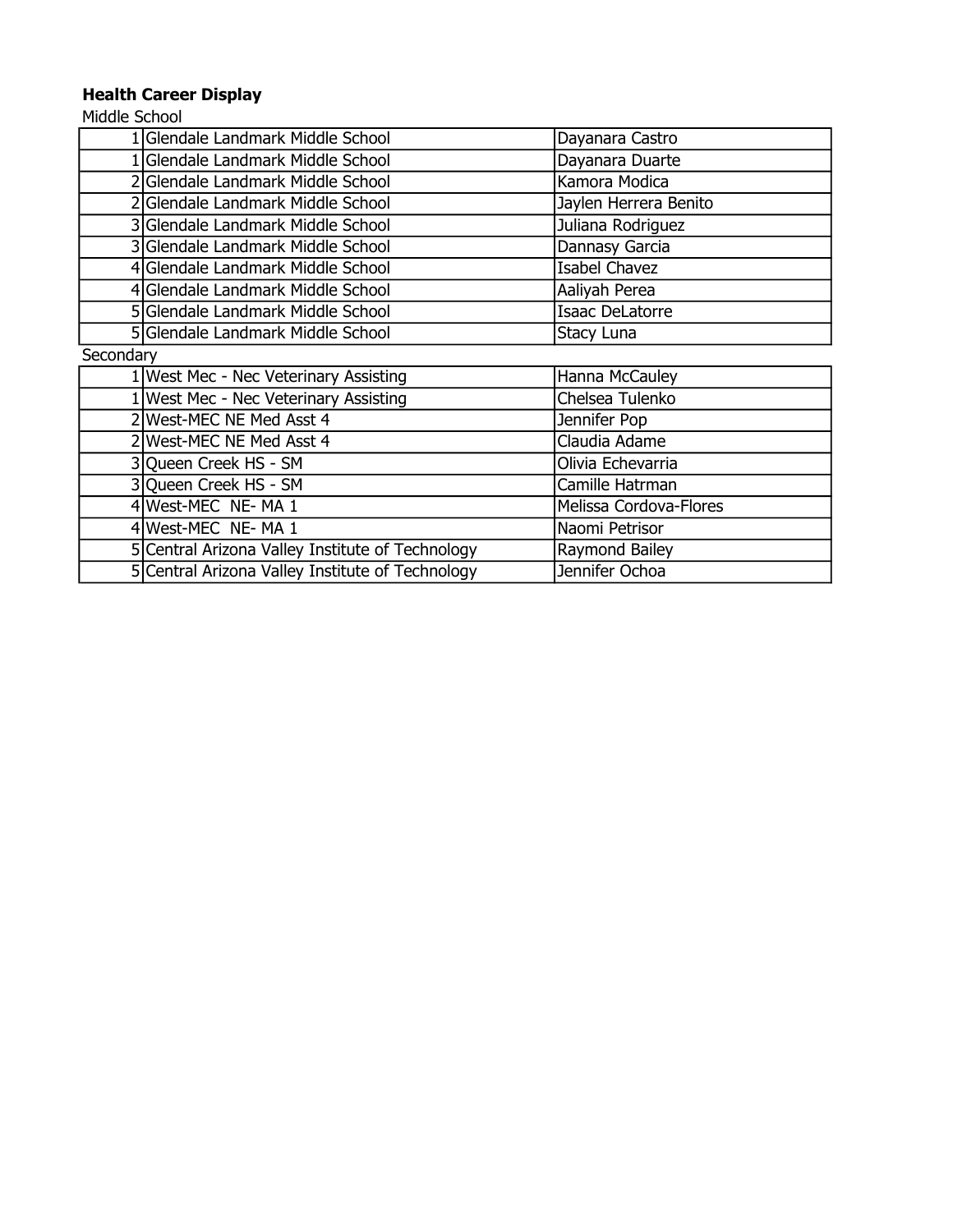# Health Education

| 1 Queen Creek Middle School                    | Lennon VanAusdal           |
|------------------------------------------------|----------------------------|
| 1 Queen Creek Middle School                    | Maelynn Reed               |
| 1 Queen Creek Middle School                    | Kayla Spindle              |
| 1 Queen Creek Middle School                    | <b>Cheyenne Morris</b>     |
| 2 Newell Barney Middle School                  | Marielena Orozco-Rodriguez |
| 2 Newell Barney Middle School                  | Morgan Clark               |
| 2 Newell Barney Middle School                  | Lizbeth Varela             |
| 3 Newell Barney Middle School                  | Jacob Moonsammy            |
| 3 Newell Barney Middle School                  | Ivan Arevalo               |
| 3 Newell Barney Middle School                  | Jaiden Pacheco             |
| Secondary                                      |                            |
| MT PM<br>1 East Valley Institute of Technology | Estephanie Campa           |
| 1 East Valley Institute of Technology<br>MT PM | Nicholas Tunny             |
| 2 Agua Fria High School 39090                  | Jeremy Peterson            |
| 2 Agua Fria High School 39090                  | Kathryn Williams           |
| 2 Agua Fria High School 39090                  | Taylor Hansbrough          |
| 3 Lake Havasu High School                      | Brianna Stuart             |
| 3 Lake Havasu High School                      | Faith Cleveland            |
| 3 Lake Havasu High School                      | <b>Tally Burgener</b>      |
| 3 Lake Havasu High School                      | Sierra Bekkedahl           |
| 4 Glendale Union High School District          | Ciarra Elias               |
| 4 Glendale Union High School District          | Nicole Elias               |
| 4 Glendale Union High School District          | Fernanda Cruz              |
| 4 Glendale Union High School District          | Destiny Elias              |
| 5 Willow Canyon High School-ML                 | Lorianna Daoud             |
| 5 Willow Canyon High School-ML                 | Sirrae Heacock             |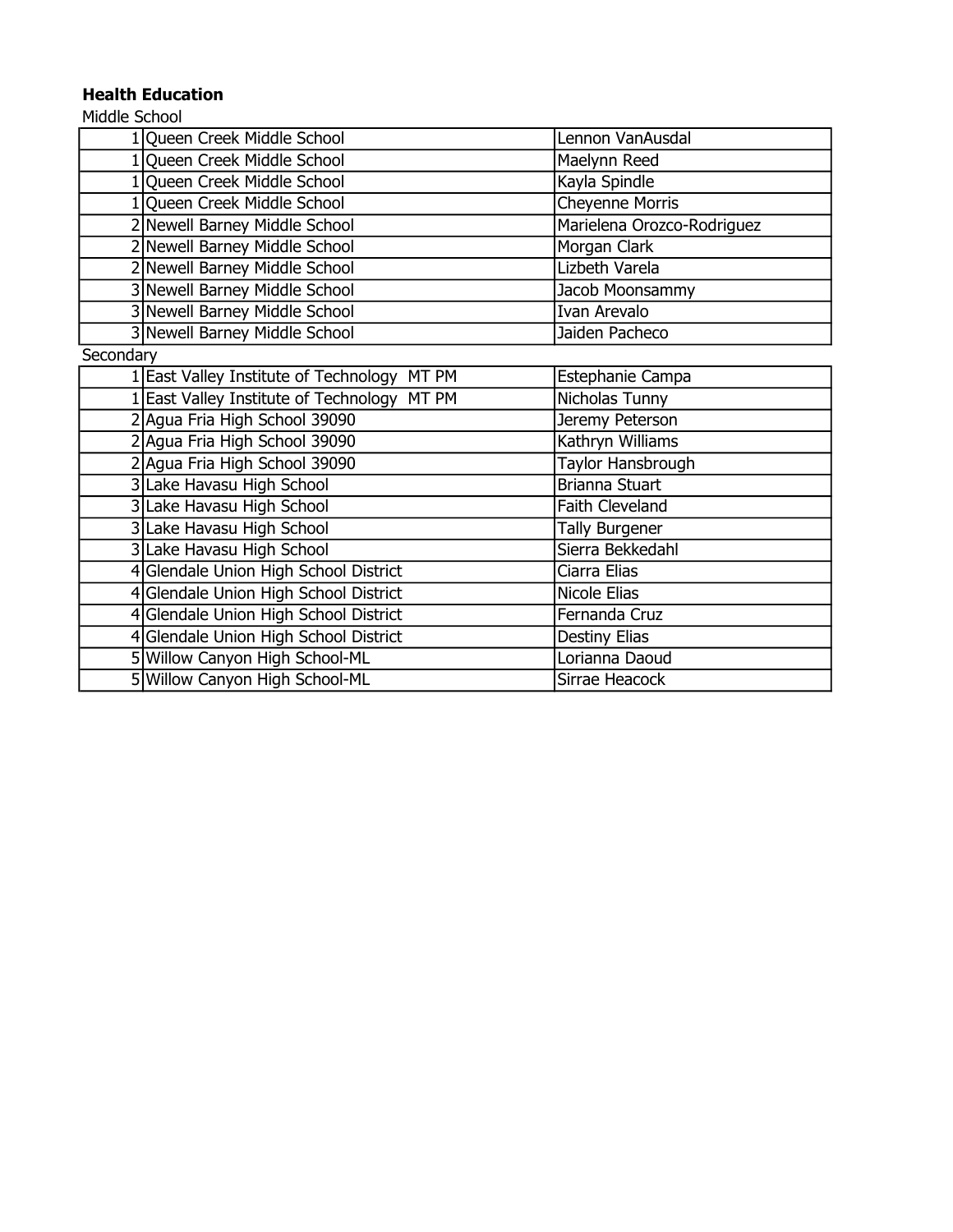# HOSA Bowl

Postsecondary/Collegiate

|           | 1 East Valley Institute of Technology PS - AM | Skylar Brackman        |
|-----------|-----------------------------------------------|------------------------|
|           | 1 East Valley Institute of Technology PS - AM | Jacob Ables            |
|           | 1 East Valley Institute of Technology PS - AM | Andres Elizondo        |
| Secondary |                                               |                        |
|           | 1 Paradise Valley High School - CREST         | Pratistha Lodha        |
|           | 1 Paradise Valley High School - CREST         | Isabella Santoni       |
|           | 1 Paradise Valley High School - CREST         | <b>Riley Reed</b>      |
|           | 1 Paradise Valley High School - CREST         | Noah Fox               |
|           | 2 Red Mountain High School                    | Riley Drayna           |
|           | 2 Red Mountain High School                    | Eli Gomez              |
|           | 2Red Mountain High School                     | Adrian Kwiatkowski     |
|           | 2 Red Mountain High School                    | Geethika Ameneni       |
|           | 3 Paradise Valley High School - CREST         | Michelle Myers         |
|           | 3 Paradise Valley High School - CREST         | Ryan O'Hara            |
|           | 3 Paradise Valley High School - CREST         | Hannah Butler          |
|           | 3 Paradise Valley High School - CREST         | Andrew Raby            |
|           | 4 East Valley Institute of Technology MA PM   | Ana Gaspar Ignacio     |
|           | 4 East Valley Institute of Technology MA PM   | Alex Chavira           |
|           | 4 East Valley Institute of Technology MA PM   | Hector Heracleo Garcia |
|           | 4 East Valley Institute of Technology MA PM   | Marcelino Barriga      |
|           | 5 Willow Canyon High School-SM                | Alex Munoz             |
|           | 5 Willow Canyon High School-SM                | Lauren Elinski         |
|           | 5 Willow Canyon High School-SM                | Christina Duelka       |
|           |                                               |                        |

# Medical Innovation - Existing

| 1 Pima County JTED-Master Pieces | Alejandra Romero       |
|----------------------------------|------------------------|
| 1 Pima County JTED-Master Pieces | Josiah Gutierrez       |
| 1 Pima County JTED-Master Pieces | Valeria Coronado       |
| 2 Pima County JTED - MP CNA      | Alisa Verdugo          |
| 2 Pima County JTED - MP CNA      | Jillian Hoyt           |
| 2 Pima County JTED - MP CNA      | Amber West             |
| 2 Pima County JTED - MP CNA      | Sophia Carbajal        |
| 3 McClintock High School         | Mayari Merchant        |
| 3 McClintock High School         | Grace Paul             |
| 3 McClintock High School         | Jacob Organek          |
| 3 McClintock High School         | Mariska Bogaard        |
| 4 Marana High School - SM 2      | Jessica Packer         |
| 4 Marana High School - SM 2      | Molly Miranda          |
| 5 Pima County JTED-Master Pieces | Jasmine Drummer        |
| 5 Pima County JTED-Master Pieces | <b>Chasity Peoples</b> |
| 5 Pima County JTED-Master Pieces | Sarina Martinez        |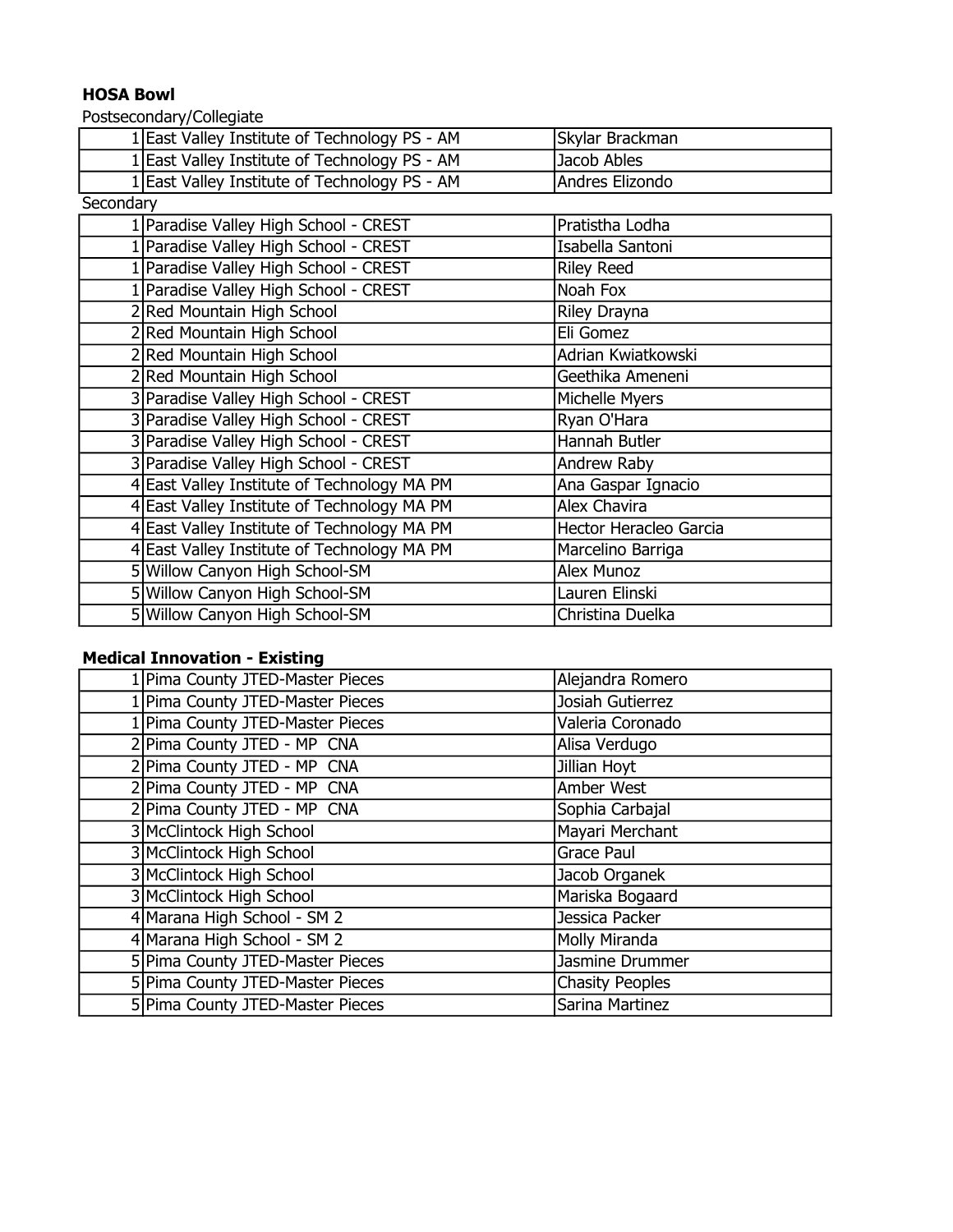### Medical Innovation - Original

|           | 1 Grand Canyon University             | Sean Thomason       |
|-----------|---------------------------------------|---------------------|
|           | 1 Grand Canyon University             | Morgan Kramer       |
|           | 1 Grand Canyon University             | Zack Merhavy        |
|           | 1 Grand Canyon University             | Dara Ogundare       |
| Secondary |                                       |                     |
|           | 1 Kingman High School North           | Carlos Rodriguez    |
|           | 1 Kingman High School North           | Rebekah Heins       |
|           | 2 Paradise Valley High School - CREST | Khushi Praveen      |
|           | 2 Paradise Valley High School - CREST | Fenwick Walker      |
|           | 2 Paradise Valley High School - CREST | Zoe Danielson       |
|           | 2 Paradise Valley High School - CREST | Nicola Ferguson     |
|           | 3   Verrado HS                        | Kimberly Hasse      |
|           | 3 Verrado HS                          | Sarah Taut          |
|           | 3 Verrado HS                          | <b>Taylor Smith</b> |
|           | 4 Westview High School                | Luz Durah           |
|           | 4 Westview High School                | Huy Le              |
|           | 4 Westview High School                | Maggie Gomez        |
|           | 4 Westview High School                | Jake Salcido        |
|           | 5 Glendale Union Hs District          | Cithaly Jimenez     |
|           | 5 Glendale Union Hs District          | Luis Leyva          |
|           | 5 Glendale Union High School District | Stephanie Vasquez   |
|           |                                       |                     |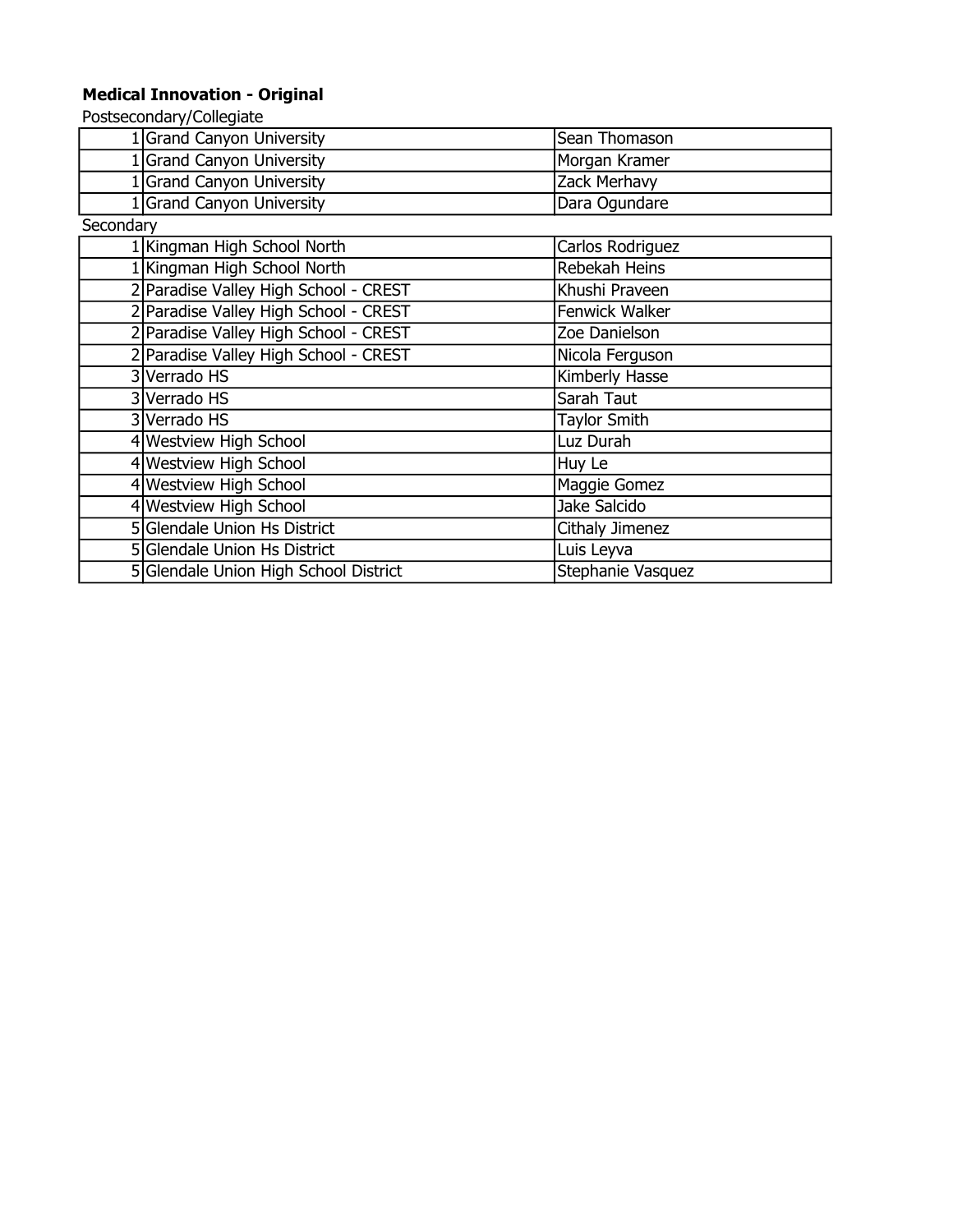## Parliamentary Procedure

| 1 Millennium High School        | Ananya Eeravani          |
|---------------------------------|--------------------------|
| 1 Millennium High School        | Kaycee Molino            |
| 1 Millennium High School        | Sean Furey               |
| 1 Millennium High School        | <b>Macie Noell</b>       |
| 1 Millennium High School        | Katherine Podsiadlo      |
| 1 Millennium High School        | Ben Soto                 |
| 2 Millennium High School        | Pilar Mondaca            |
| 2 Millennium High School        | Holly Holmberg           |
| 2 Millennium High School        | Samuel Myers             |
| 2 Millennium High School        | Hanna Carrao             |
| 2 Millennium High School        | Marissa Robles           |
| 2 Millennium High School        | Samantha Larkin          |
| 3 Douglas High School           | Kristen Ochoa            |
| 3 Douglas High School           | Andrea Amaya             |
| 3 Douglas High School           | Maria Daniela Torres     |
| 3 Douglas High School           | Venezia Galindo          |
| 3 Douglas High School           | Juliette Rico            |
| 3 Douglas High School           | Raelynn Salazar          |
| 3 Douglas High School           | Sheccid Bejarno          |
| 4 Casa Grande Union High School | Lilian Rouette Hernandez |
| 4 Casa Grande Union High School | Xavier Ian Delpino       |
| 4 Casa Grande Union High School | Raenelle Anne Allado     |
| 4 Casa Grande Union High School | Genevieve Eliza Hayes    |
| 4 Casa Grande Union High School | Julia Lejia              |
| 4 Casa Grande Union High School | Destiny Guerra           |
| 4 Casa Grande Union High School | Matthew Nathan Ward      |
| 4 Casa Grande Union High School | Merlin D'souza           |
| 5 Douglas High School           | Regina Ramirez           |
| 5 Douglas High School           | Camila Ruelas            |
| 5 Douglas High School           | Victoria Fabela          |
| 5 Douglas High School           | Lluvia Valenzuela        |
| 5 Douglas High School           | Hannah Boone             |
| 5 Douglas High School           | Ana Rivera               |